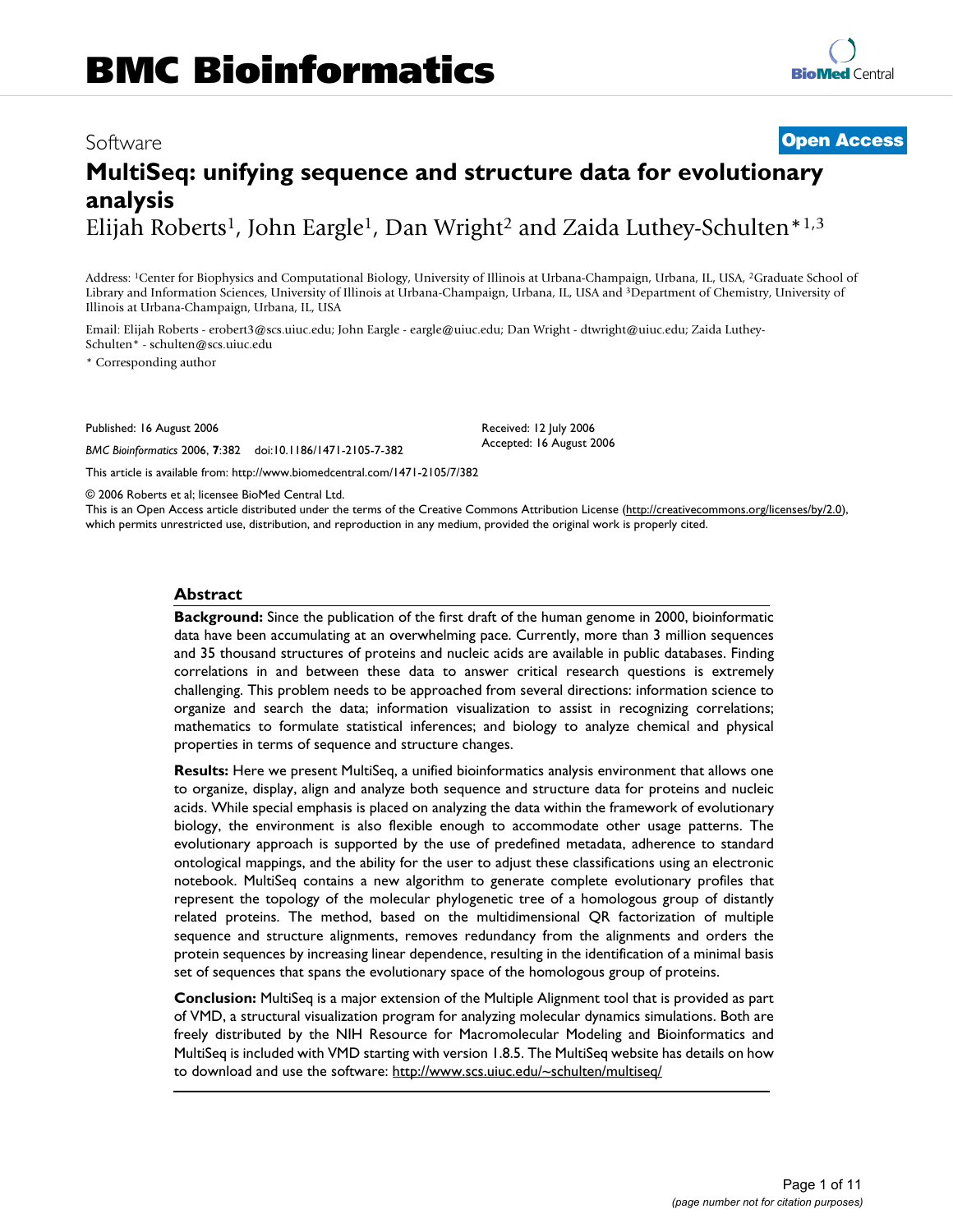# **Background**

In the field of bioinformatics, research activities are often split into two distinct areas: sequence analysis or structure analysis. Genomic and other sequencing projects generate enormous amounts of sequence data that are initially released with large portions annotated as either putative or hypothetical. Structural data, even in the era of structural genomics, are produced at a slower pace but analyzed to a high degree before being deposited into the public databases, such as PDB [1], SCOP [2,3]/Astral [4], CATH [5] and NDB [6]. This difference in pace has led to an increasing discrepancy in the relative sizes of these two data sets. The total size of the sequence databases (NCBI [7,8], EMBL [9], DDBJ [10], JGI [11], RDP [12], Swiss-Prot/TrEMBL [13], CRW [14], Bayreuth tRNA compilations [15], and the Genomic tRNA Database [16]) is several orders of magnitude greater than that of the structure databases. For a given protein, the large number of available sequences allows more complete evolutionary analyses. Multiple sequence alignments (MSA) are instrumental in identifying key conserved areas of a sequence, developing an evolutionary history of a molecule [17], and examining the covariance within a sequence in response to evolutionary pressure [18]. These analyses depend on having enough sequences to perform a well-balanced statistical analysis. The advantages of structural data are that they provide much more detailed information about the molecule in question, allowing specific atomic level interactions to be analyzed. Additionally, since structure is more conserved than sequence [19], structural data can be used to reconstruct many of the deeper evolutionary branches that would be difficult or impossible to determine with sequence data alone [20- 23].

VMD [24], which currently has more than 30,000 registered users, provides powerful visualization and analysis capabilities for both structural and dynamics data generated from molecular dynamics simulations, as well as energetics derived from molecular mechanics force fields. It is optimized to handle large scale systems containing millions of atoms. VMD also implements a flexible scripting interface for the creation of custom tools. The previous Multiple Alignment [25] extension to VMD added only the capability to use evolutionary information obtained from multiple structures for interpreting structural results. Our goal with MultiSeq is to extend VMD's capabilities further by incorporating the more diverse evolutionary data available in sequences into the analysis process.

There are already a large number of tools available to analyze bioinformatic data, but, like the field itself, they are mostly segregated into either sequence or structure tools. In the sequence world there are tools for viewing, analyzing, and editing an MSA like AE2 [26], CINEMA [27],

ClustalX [28], and Jalview [29]; there are tools for creating MSAs by aligning individual sequences and profiles, like ClustalW [30], HMMER [31] and T-Coffee [32]; there are tools for annotating sequence data such as Pfaat [33]; and BLAST [34] is used for searching through databases for related sequences. One popular package, MEGA3 [35], provides an evolutionary approach to analyzing protein and nucleic acid sequences, including many easy to use features for determining sequence based phylogenies. Similarly, in the structure world there are numerous tools for visualizing structural data and performing structural analyses, including RASMOL [36], STAMP [37], STRIDE [38], and 3DNA [39].

There are also a few programs that combine sequence and structure data either for specific purposes, such as Swiss-PdbViewer/SWISS-MODEL [40] and MolIDE/SCWRL3 [41,42] for homology modeling, or as part of a pre-computed database of attributes, of which STING [43] is the primary example. Modeller [44] allows structural features to be built using sequences and structures of homologous proteins and nucleic acids. UCSF Chimera [45], a well known molecular modeling program that originated to handle small molecule docking, provides the ability to use sequence data in conjunction with structural data. However, it lacks some of the features needed to perform wellbalanced evolutionary analyses, such as phylogenetic tree construction and elimination of bias. Friend [46], a bioinformatics application, has many of the sequence features required for performing evolutionary analyses, but has insufficient structural functionality to fully interpret the results in a structural context. InsightII and Discovery Studio (Accelrys Inc.) and MOE (Chemical Computing Group Inc.) are popular commercial packages for analyzing protein/drug interactions based on protein structure, dynamics, and energetics. Both programs can also use sequence data to perform combined analyses. NCBI's Cn3D [47] also supports both sequence and structure data, although it is primarily designed for use with precomputed 3D superpositions and MSAs.

The complementary information provided by fusion of these two data sources can give insight into evolutionary changes in sequence, structure, and function. However, the conceptual spaces of these fields differ, often resulting in mutual incomprehensibility to researchers in each field. MultiSeq, in dealing with both sequence and structure data in a way that is accessible to both areas, helps to bridge this gap. It does so through the use of integrated cross-referencing that acts as an informal version of ontology-driven knowledge extraction and discovery [48]. We plan to enhance future versions of MultiSeq to incorporate formal ontological methods, including using the work of groups such as the Gene Ontology project [49].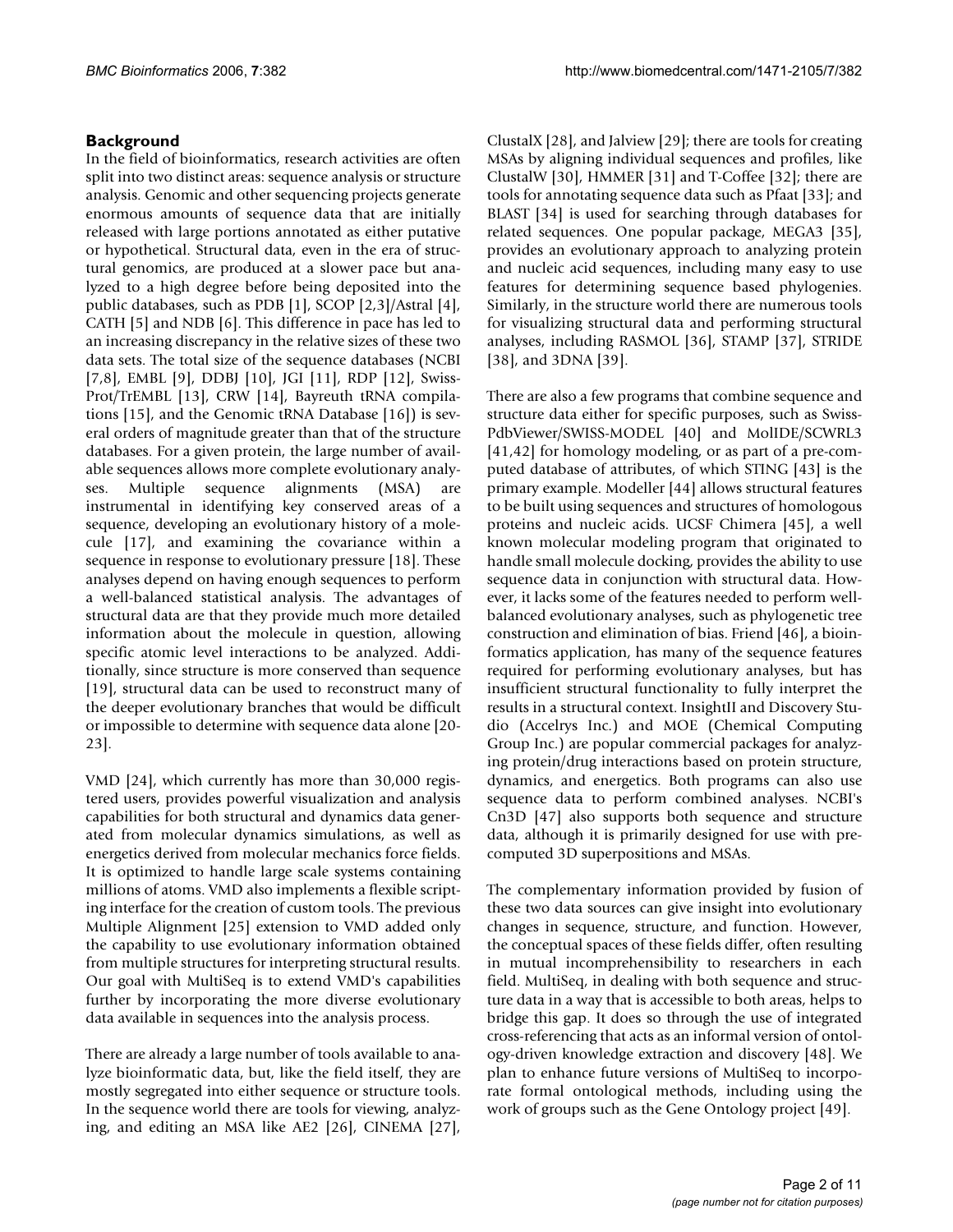There is tremendous utility to be had in combining both sequence and structure data within an evolutionary framework using the four pillars of information science, information visualization, mathematics, and biology to organize the flow of information. An evolutionary profile (EP) is a concise and complete representation of the diversity that has been generated by the evolutionary process within a homologous group of proteins. A key step in the creation of an EP is the elimination of redundancy present in the sequence and structural databases [50] due to bias in the selection of organisms chosen for study. The sequence and structure QR algorithms have been developed specifically to address this problem [21,22]. These smaller, more evolutionarily balanced profiles have comparable, and in many cases better, performance in database searches than conventional profiles containing hundreds of sequences. For more diverse families or superfamilies, with sequence identity < 30%, structural alignments, based purely on the geometry of the protein structures, provide better alignments than pure sequencebased methods. Merging the structure and sequence information allows the construction of accurate profiles for distantly related groups. The success of using sequence and structure based EPs for both gene annotation [23] and the prediction of structurally conserved motifs [51] shows their effectiveness. We also anticipate the usefulness of EPs for studying, among other things, the relationship between protein structure and stability, the evolution of protein/RNA interfaces, and the basis of protein conformational motion.

The actual process of creating an EP is detailed in Sethi et. al. [22], a tutorial [52], and a forthcoming applications paper, but can be summarized as follows:

1. Load a set of sequences and structures and their associated metadata.

2. Align the data, using structural alignments as profiles for aligning widely divergent sequence groups.

3. Perform a phylogenetic analysis to determine the evolutionary relationships in the data.

4. Check and adjust the alignment using the phylogenetic tree and taxonomic information as guides.

5. Eliminate any redundant data that may be a source of bias.

Within this process there are many difficulties, such as identifying horizontal gene transfer (HGT) events and misannotated data, both important for proper grouping of evolutionary data, and developing a statistically wellbalanced set of sequences and structures. MultiSeq

attempts to lower some of these barriers to combining sequence and structural data into EPs by consolidating the tools necessary to perform such analyses in an intuitive software package (Figure 1).

# **Implementation and discussion** *Importing protein data for analysis*

The primary function of MultiSeq is to provide an environment for the evolutionary analysis of bioinformatic data from both structure and sequence. Before any analysis can be performed, however, the data must first be imported into the environment, which is often a non-trivial task given the wide variety of sources from which data may be acquired. MultiSeq provides a consistent interface to allow data from numerous sources to be quickly and easily brought into the environment and consolidated for further analysis.

Structural data for biomolecules come in a bewildering array of file formats, a large number of which can be read and processed by VMD. To take advantage of this capability, MultiSeq relies on VMD to parse structure files and present a 3D representation of the data. After VMD has loaded the structural data, MultiSeq creates a copy of the sequence portion of the data, stores that in its own internal data structures for use when displaying 1D representations of the data (see Figure 1), and then establishes a link between its internal data structures and those of VMD. This synergy means that MultiSeq works with every format of structural data that VMD supports, including such common formats as PDB, XYZ, NetCDF, and CHARMM. MultiSeq also makes it easy to load multiple structures, which is necessary during the construction of a structural profile. Additionally, MultiSeq extends VMD's ability to load protein structures over the Internet by allowing multiple PDB codes to be specified and individual domains of protein structures to be loaded directly from the Astral database [4].

Sequence data are often stored in a single file containing multiple sequences, in either an aligned or an unaligned state. MultiSeq can load sequence files formatted in ALN, FASTA, Nexus, PIR, and PHY file formats. For FASTA formatted files, description lines are preserved and made available through the electronic notebook, described below. Upon loading a sequence file, MultiSeq can automatically download corresponding structural data, if it is available in one of the known structural databases. Currently supported structural databases are the PDB, Astral, and the subset of Swiss-Prot that is derived from the PDB.

A final method of loading protein sequence data into MultiSeq is through the use of a BLASTP [53] search. Given a target sequence or profile, BLAST discovers a variety of homologous sequences which can then be incorpo-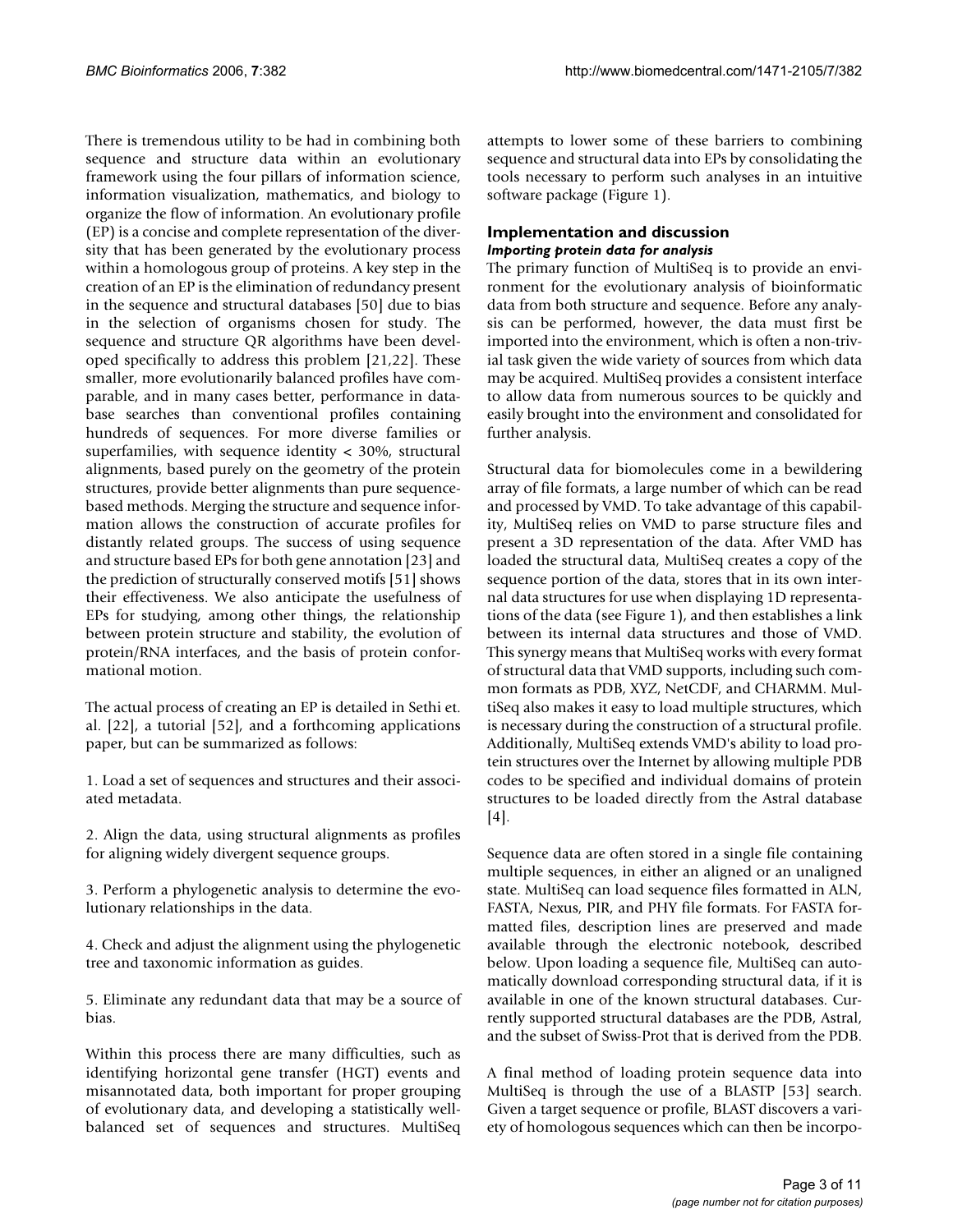

# **Figure 1**

**MultiSeq Overview**. Overview of the MultiSeq environment showing aligned sequence and structural data. (1) 1D representation of structural data colored by structural conservation. (2) 1D representation of sequence data colored by sequence identity. (3) 3D representation of structural data colored by structural conservation, as shown by VMD. For structural data, the coloring is synchronized between the 1D representation and the 3D representation.

rated into the analysis. MultiSeq uses a locally installed version of BLAST to search local sequence databases using a single sequence, a profile of sequences [34], or a fragment of a sequence or profile. The search can be performed a single time or iteratively using PSI-BLAST, and the search results are displayed and filtered before being imported into MultiSeq, as shown in Figure 2. Current filtering options include BLAST e-score, taxonomic classification, and a redundancy filter based on the sequence QR algorithm [22] on the BLAST generated alignment. As when loading sequence data from a file, any corresponding structural data for the search results can be automatically downloaded when the search results are imported. This opens up the possibility of running a BLAST search against the PDB or Astral databases to load structures that share sequence similarity with a source sequence or profile, a feature that is particularly useful for finding a template during homology modeling of a protein of unknown structure [51].

Depending on the size of the protein, MultiSeq can easily load hundreds of sequences and/or structures. The time required to perform an analysis of such a large set, however, depends on the analysis method being used.

## *Organizing data to accommodate various analysis frameworks*

The number of different sources of sequences and structures can be intimidating and calls for an organizational framework in which to work with the data. At the same time, the varied uses of these data demand that the framework be flexible enough to accommodate a wide variety of users. MultiSeq addresses this issue by implementing a *flexible grouping system*. Each sequence in MultiSeq is displayed beneath its group in the main display, as shown in Figure 3A. The group header acts as an interface anchor to allow the user to perform operations on the group as a whole, and the status bar shows overview information about the currently selected group. The default grouping is based on the source of the data, i.e., structures loaded through VMD appear in the **VMD Structures** group and sequences loaded by a BLAST search appear in the **BLAST Results** group, but the user can easily expand, rename, and reorder these groupings as appropriate for the situa-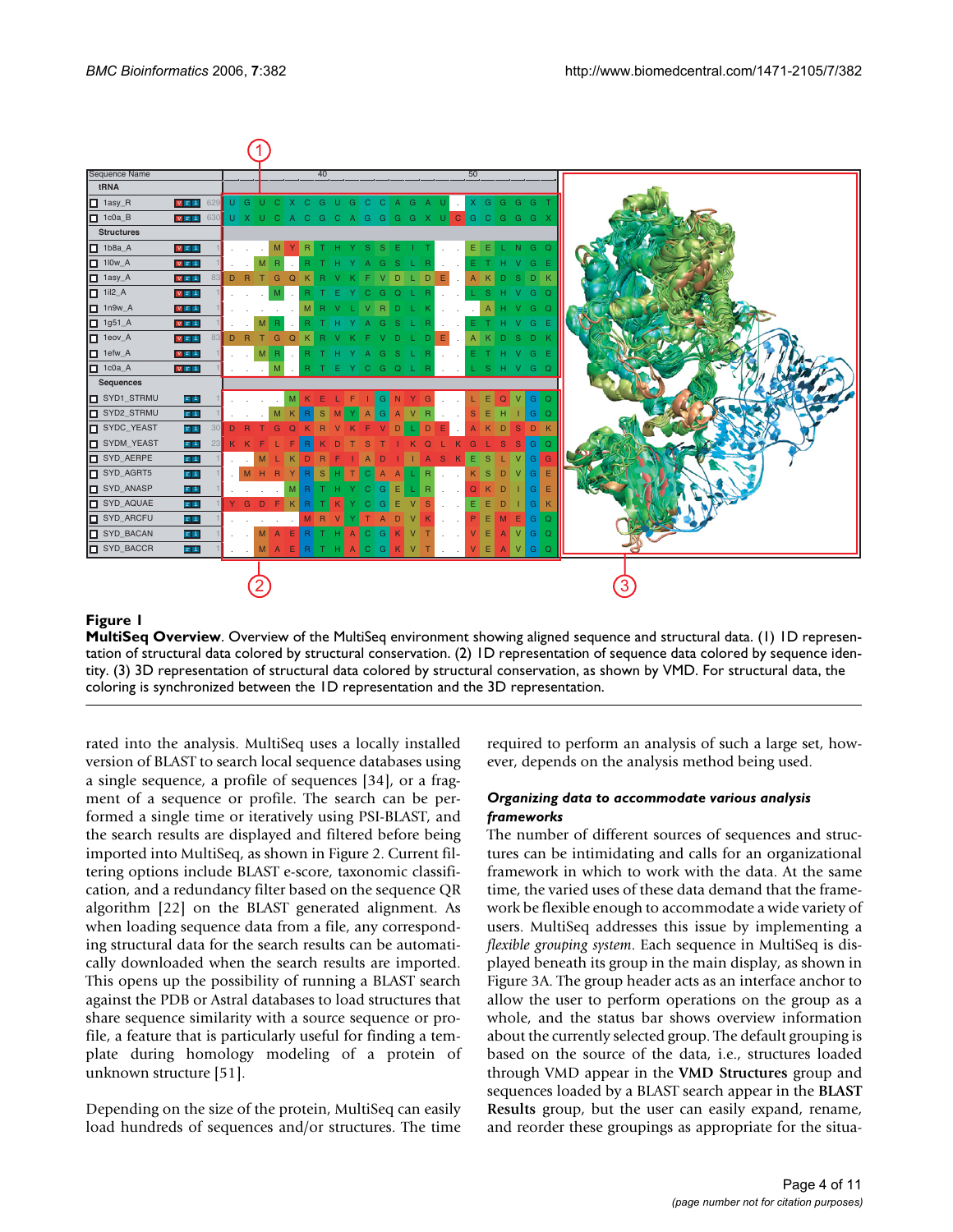| Name             | E Score | 410                       | 4 <sup>b</sup>         | 430               | Filter Options                             |
|------------------|---------|---------------------------|------------------------|-------------------|--------------------------------------------|
| SYK_GLOVI        | $1e-19$ | N <sub>P</sub><br>B       | M<br>H<br>B.<br>G<br>D | $\ldots$ $A K$    | E Score:<br>$e-5$                          |
| 666876           | $2e-19$ | r o                       |                        |                   |                                            |
| 67920132         | $2e-19$ | $N$ G                     |                        |                   | Redundancy Cutof<br>100                    |
| 23130228         | $3e-19$ | A D<br>G                  |                        |                   | Superkingdom:<br>$\blacktriangle$<br>IIAII |
| 57159018         | $3e-19$ | $M$  <br>D K              |                        | P.                | Archaea                                    |
| 1N9W             | $4e-19$ | B V<br>D.                 |                        |                   | lBacteria                                  |
| 46199389         | 5e-19   | R V                       |                        |                   | Eukaryota                                  |
| SYK_SYNY3        | 5e-19   | B <sub>D</sub><br>G       |                        |                   |                                            |
| SYK_SYNEL        | $1e-18$ | A H<br>G                  |                        |                   |                                            |
| SYK_STRMU        | $1e-18$ | D P                       |                        | -L HI<br>F.       | $\rightarrow$<br>Kingdom:<br>llail         |
| 50256771         | $1e-18$ |                           |                        |                   | Fungi                                      |
| 57227974         | $1e-18$ |                           |                        |                   | lMetazoa                                   |
| 68179432         | 3e-18   | A A<br>$\mathbb{C}$<br>G. |                        |                   | Viridiplantae                              |
| SYK_PROMA        | $4e-18$ | G<br>$\cap$<br>B<br>F     |                        |                   |                                            |
| 55738646         | 5e-18   |                           |                        |                   |                                            |
| <b>SYK STRR6</b> | 5e-18   |                           |                        | L HI              | Phylum:<br>$\blacktriangle$                |
| 55820759         | 5e-18   |                           | R                      |                   | Actinobacteria                             |
| SYK_STRPN        | 6e-18   |                           |                        |                   | Aquificae                                  |
| 15900610         | 6e-18   |                           |                        |                   | Arthropoda                                 |
| 62526807         | 6e-18   |                           |                        |                   | <b>Ascomycota</b><br>Bacteroidetes         |
| SYK1_SALTI       | 6e-18   |                           |                        |                   | Chlamydiae                                 |
| <b>SYK ENTFA</b> | 8e-18   | $\Box$                    |                        |                   | Apply Filter                               |
| 56707357         | 8e-18   | DNK                       |                        | <b>Contractor</b> |                                            |

# **Figure 2**

**BLAST Results Viewer**. BLAST search results viewer showing the outcome of a BLAST search. (1) The name of the matching sequence is shown along with (2) the expectation value of the match. (3) The BLAST aligned regions are shown as an MSA; non-matched regions on either side of the aligned region are shown grayed out. (4) The search results can be filtered by BLAST e-score, taxonomy, or sequence QR based redundancy.



# **Figure 3**

**Grouping**. [A] Grouping in MultiSeq. (1) Group headers show the name of the group and allow the user to manage the group. (2) The status bar shows summary information about the group. [B] MultiSeq allows data to be automatically grouped by taxonomic classification. (3) The taxonomy dialog allows the user to select the level of taxonomy by which to group the data. (4) Taxonomic information about the data is then used to create the groupings.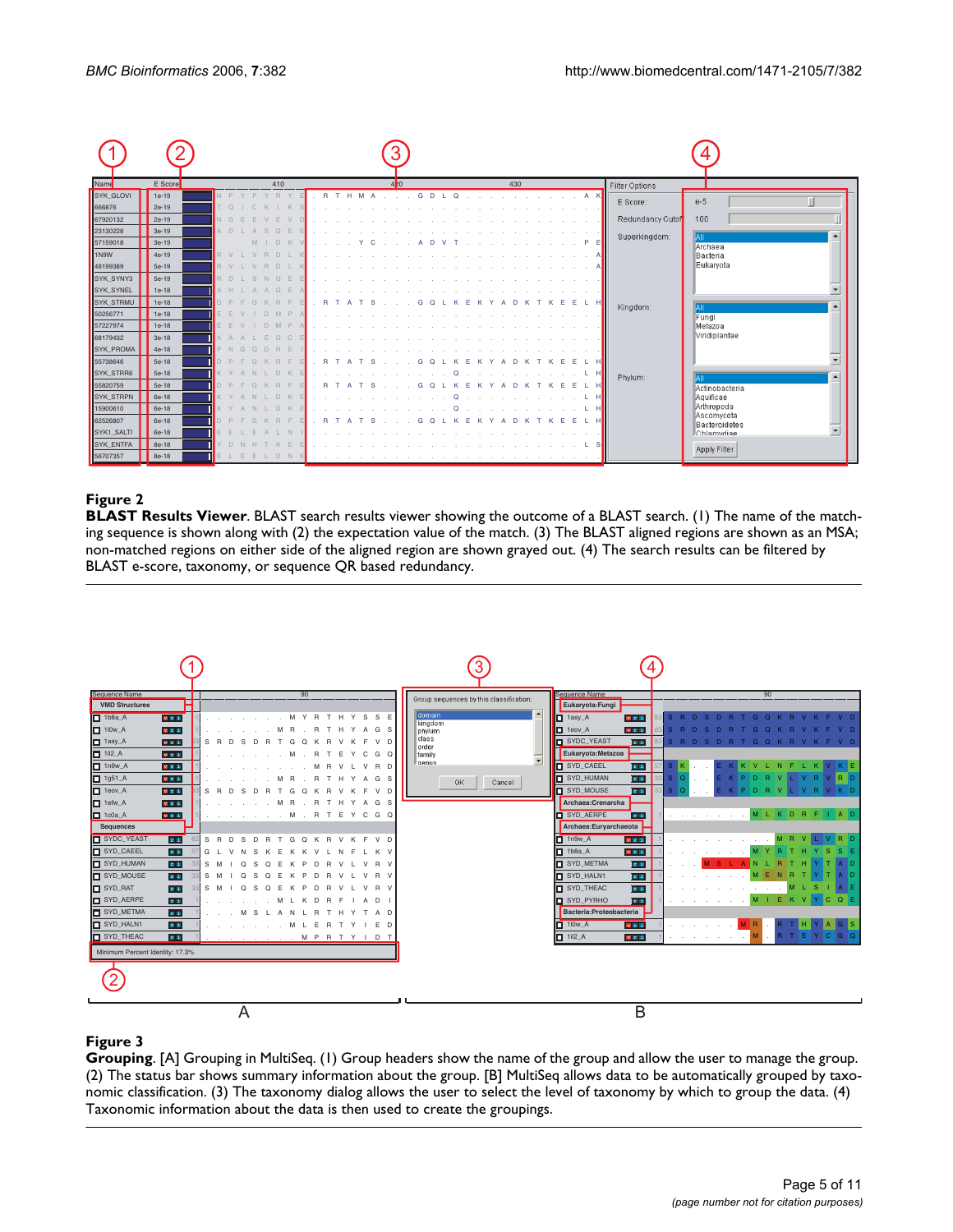tion at hand. Additionally, the data can be automatically grouped by taxonomic classifications (Figure 3B). Separating the data into evolutionarily distinct groupings allows any analysis to be easily performed on each related group independently.

## *Finding metadata automatically via the internet*

Metadata (or "data about data") – such as taxonomy, enzymatic function, or structural classification – related to sequence and structural data can provide valuable insight during many bioinformatic analyses. Various databases accessible via the Internet store this information and present it when displaying results but otherwise make little use of it. MultiSeq correlates this metadata by cross-referencing both the name of the sequence or structure and any source information contained in the original file. Currently, MultiSeq can extract NCBI taxonomy information [54], Enzyme Commission (EC) numbers, and SCOP structural classifications [2]. MultiSeq integrates this metadata into the evolutionary analysis process through grouping and phylogenetic tree functions.

Metadata can be added, viewed, and edited using the electronic notebook (Figure 4). The electronic notebook provides a consistent way to interact with all available metadata for a sequence, regardless of its source. It also provides a place to store notes regarding the sequence and any processing that has been performed on it. Changes to the metadata are saved along with a MultiSeq session, described below.

# *Alignment of sequence and structural data*

In order to properly analyze multiple homologous sequences and structures, they must first be aligned. For structural data, a version of STAMP [37] that has been modified to better align end regions (details of the modifications are available in the methods section) is used to perform the alignment. For sequence data ClustalW [30] is used. In the next version of MultiSeq, a plug-in framework is planned to allow other sequence and structural alignment programs, such as HMMER [31] and T-Coffee [32], to be used. It is generally accepted that structural alignments are more reliable than sequence alignments for distantly related proteins and RNA molecules [55,56,19], so MultiSeq allows a structural alignment to be passed to ClustalW as a profile to seed the alignment process. This technique can be particularly effective when the structural profile is in fact an evolutionary profile and contains a non-redundant sampling of distantly related structures. In either case, though, the alignment is rarely perfect and some manual editing is usually required using MultiSeq's built-in editor.

## *QR algorithms to eliminate redundancy and bias in data*

Although the vast quantity of data available in this postgenomic era brings many new possibilities for analysis, it also opens up the potential for introducing systematic errors in these analyses due to the biases inherent in the makeup of the various databases. MultiSeq includes both the sequence QR [22] and structure QR [21] algorithms to help detect and eliminate this redundancy during any step of the analysis process. The sequence and structure QR algorithms orthogonally encode a multiple sequence or structure alignment as a multidimensional matrix, and then perform a QR factorization on this matrix [57]. The result is an ordering of the sequences or structures from most linearly independent to least independent. A nonredundant set from amongst the available data (See Figure 4) is constructed by specifying a cutoff in either sequence or structural similarity. The QR algorithms can also be run on a specific region of the MSA so that the non-redundant set can be generated based on, for example, one domain of a multi-domain protein or an insertion in the sequence. The sequence and structure QR algorithms combined with the grouping and selection capabilities of MultiSeq constitute a powerful environment for constructing EPs for use in bioinformatics-intensive tasks such as homology modeling [51] or gene annotation [22,23].

#### *Analyzing phylogenetic relationships*

Phylogenetic trees, which show the relationships between related proteins or nucleic acids, are invaluable when performing evolutionary analyses. They provide a guide for investigating why and how certain attributes developed as well as identifying misalignments and HGT events. The accuracy and speed of various tree reconstruction methods, however, varies widely from simple distance based methods such as unweighted pair group method with arithmetic averages (UPGMA) [58] and neighbor-joining (NJ) to complex methods such as maximum likelihood [59], which take into account an underlying theory of evolution. In general, distance based trees are sufficient for many common uses [60]. MultiSeq creates UPGMA trees using the structural measures  $Q_H$  [20] and root mean square deviation (RMSD) as well as the sequence measure of percent identity. It also creates trees based on similarity using the NJ method of CLUSTALW [30]. After a tree has been computed, it can be decorated and colored with various attributes such as species name, domain of life, and enzymatic function, as shown in Figure 4. Additionally, various manipulations such as collapsing, rotating, and labeling nodes to assist in visualization can be performed.

One further use for phylogenetic trees within MultiSeq is in conjunction with the QR algorithms to eliminate redundancy from data. When either the SeqQR or StructQR tools are used on data being displayed in a phylogenetic tree, those data are highlighted both within the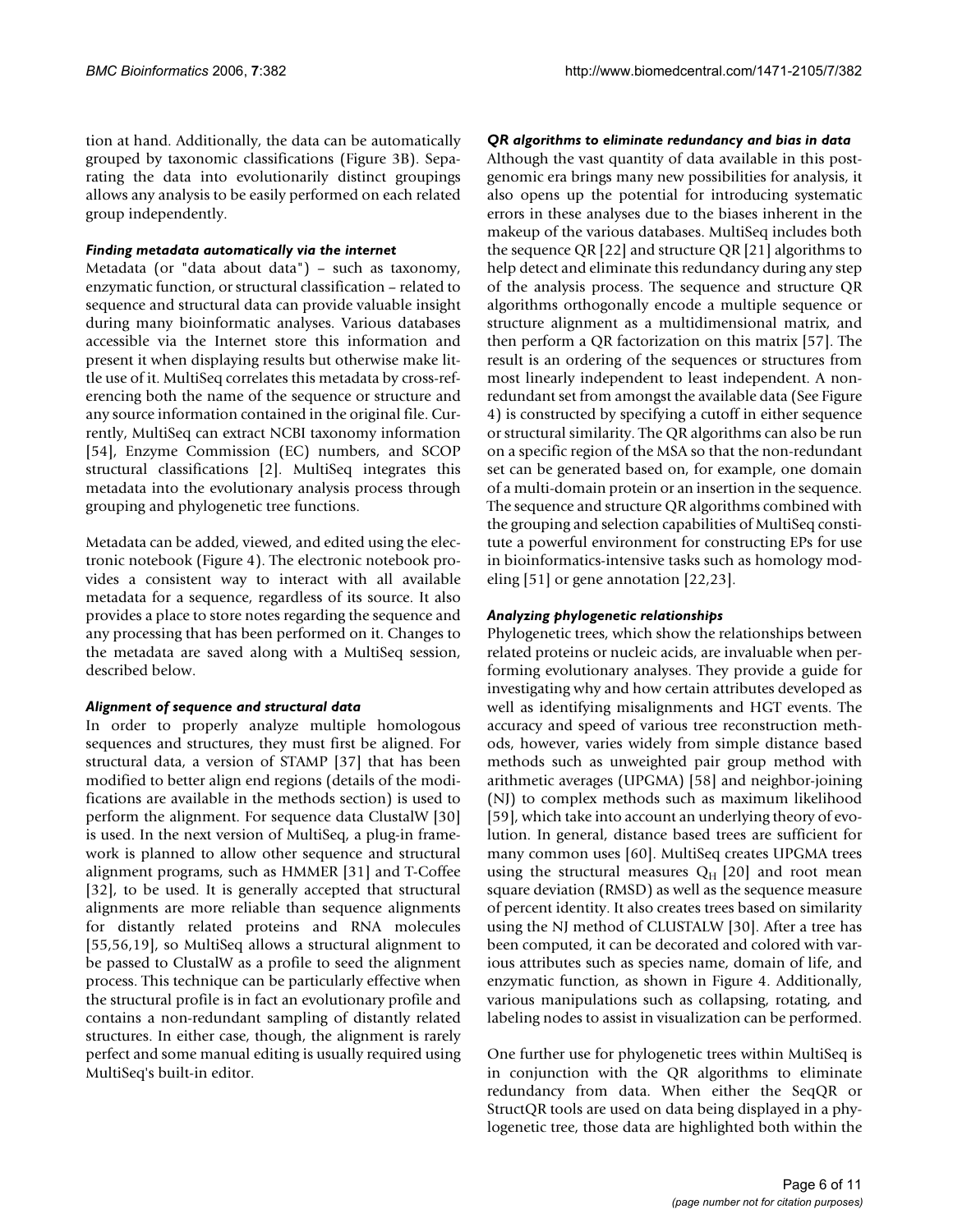

# **Figure 4**

**MultiSeq Tools**. (1) The electronic notebook displays various metadata associated with the sequence and also provides space for making annotations about a sequence. Changes will be saved in the MultiSeq session. (2) The phylogenetic tree viewer shows evolutionary relationships amongst the data. Data are labeled by species name and colored by domain of life, those highlighted in yellow are part of the selected non-redundant set. (3) The QR ordering of the non-redundant set is also displayed, lower numbers indicate data that are more linearly independent. (4) The plotter allows a metric to be plotted along the length (or a subset) of the sequence. All of the coloring metrics can also be used by the plotter.

main environment and within the tree viewer (Figure 4). This feature allows for evaluation of the non-redundant selection so that the user can adjust the cutoff. The orderings from the QR algorithm indicating which data are most linearly independent are also displayed in the tree to assist in this process.

#### *Using visualization to illuminate trends*

One way to effectively present complex information is to color code the data using attributes that are not normally visible [61]. MultiSeq presets attributes of the data as coloring in both the 1D representation of the sequence portion of the data and the 3D representation of the structural portion of the data. It maintains a consistent coloring between the two representations in order to facilitate an easy mental transition between them. Many different sequence and structural metrics are currently implemented as coloring choices and the addition of custom coloring methods is supported through a programming interface. The current list of standard metrics is: sequence conservation, sequence entropy, percent sequence identity, sequence similarity,  $Q_{res}$  structural similarity, residue type, and structural RMSD. In addition to calculating attribute values, MultiSeq can import them from a tab or space delimited file. This enables the importing of other types of attribute data, such as those from HD exchange or Φ-value experiments.

Many of the above coloring metrics are calculated by comparing two or more sequences or structures to get a value representing the specified attribute. The default behavior is to use all of the loaded data in the calculation of a metric, however, one can optionally have MultiSeq process each group independently. Using this feature one can, for example, view sequence identity across all domains of life and then quickly switch to sequence identity within the individual domains. This capability can be very useful for identifying a signature of a specific group of sequences or structures.

Another method of assisting in visualization is to hide attributes that provide no relevant information in the current context. Often, eliminating this extraneous information can lead to patterns being more quickly understood. One common technique of dealing with this issue in the world of structural biology is through the use of secondary structure representations, showing only the backbone and secondary structure elements of a protein. VMD supports secondary structure, as calculated by STRIDE [38], as a 3D representation and MultiSeq can display it for structures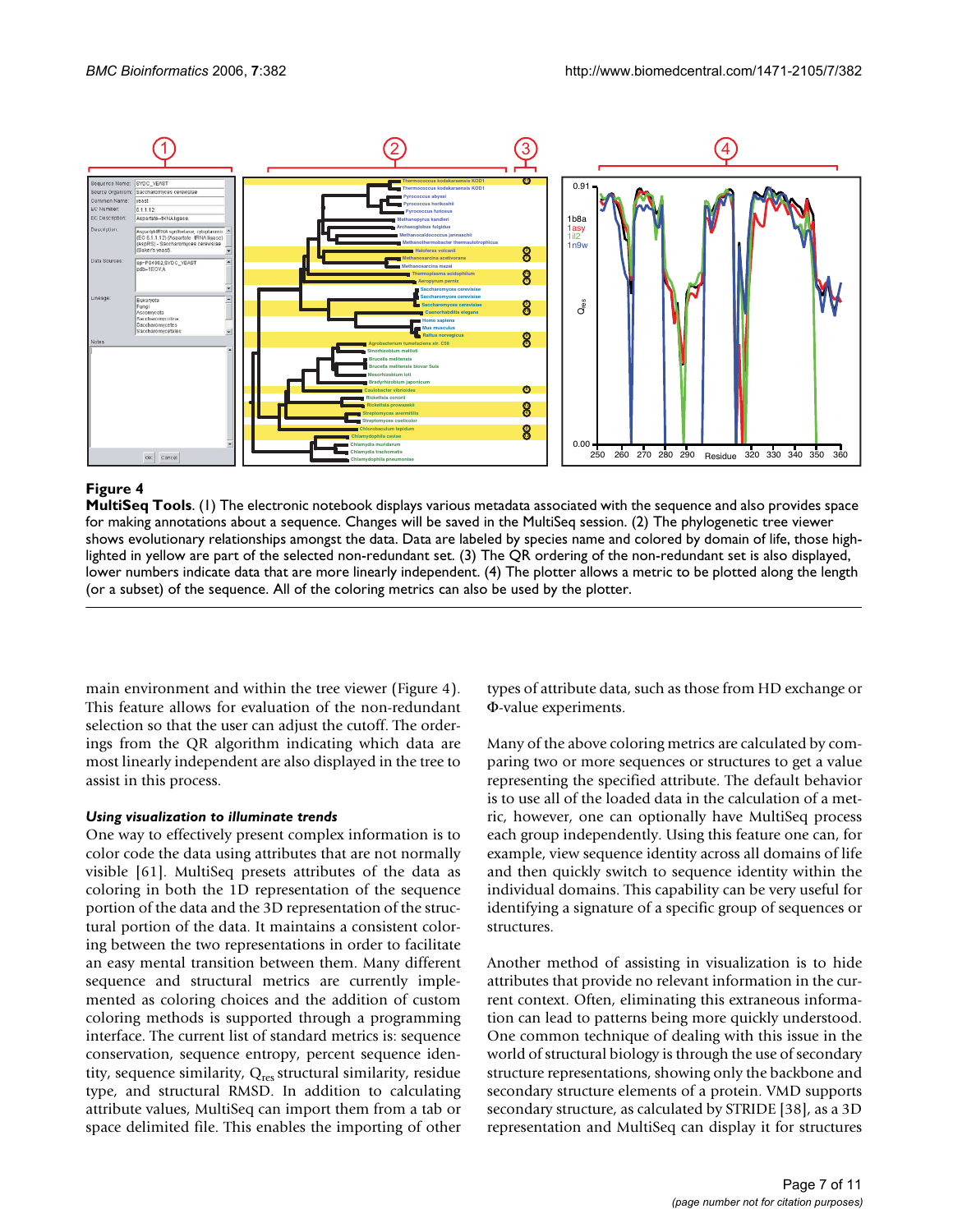as a graphical 1D representation. MultiSeq also provides a bar and line representation that is particularly useful when visualizing attributes that are zero over portions of the sequence, such as experimental data.

#### *Nucleic acid sequences and structures*

MultiSeq also supports bioinformatic analysis of both nucleic acid sequence and structure data, but the tools are somewhat more limited in the present release. Nucleic acid sequences may be imported as unaligned sequences or as MSAs using any of file formats supported for protein sequences. These data may be obtained from a variety of databases including IMG, NCBI (Genbank), Bayreuth tRNA compilations, CRW, RDP, and the Genomic tRNA Database. We provide external scripts to convert files from AE2 format (provided by Gary Olsen) and Bayreuth flatfiles to the FASTA format [62]. BLASTN support for finding related nucleic acid sequences is planned for the next release.

Once nucleic acid sequence data have been loaded, multiple sequence alignments can be computed using the ClustalW interface within MultiSeq. Only coloring by sequence identity works with nucleic acids, other sequence-based coloring metrics specific for nucleic acid will be incorporated in the next release. STAMP has been modified to align nucleic acid structures by their backbone phosphorous atoms resulting in a structural alignment analogous to  $\alpha$ -carbon based alignment for proteins. When the alignment is complete the 3D representation displays the structural superposition of the aligned molecules. The built-in structural alignment analysis tools, such as structure-based trees and coloring metrics, work correctly with nucleic acid structural alignments.

RNA molecules frequently incorporate nonstandard modified nucleotides that can affect folding, structure, and function. For example, the  $T\psi C$  loop in tRNA typically contains a  $\psi$ , or pseudouridine, base. There are on the order of 100 RNA-associated modified bases identified at this time [63]. The RNA molecule, as opposed to its DNA gene, must be sequenced to determine the modified bases included. When this information is available in structure or sequence files MultiSeq recognizes and appropriately displays modified bases in the 1D representation. In the next release of MultiSeq, QR will be available for nucleic acids, and a canonical, evolutionarily balanced 16S rRNA will be incorporated to help with phylogenetic analysis. At that time secondary structure analysis tools for nucleic acid structures will also be included.

#### *Exporting data*

It is often desirable to preserve an entire bioinformatic analysis so that work can be resumed at a later time. MultiSeq implements this by saving the entire environment as a session. When a session is saved, all of the sequence and structure data loaded into VMD and MultiSeq are saved along with any alignments and transformations that have been applied to them. Metrics, annotations, metadata changes, and representation choices are also saved with the session. Once a session has been saved, it can later be loaded and work resumed quickly and easily.

MultiSeq also supports numerous formats for exporting all or a subset of the data in the environment to a file. This can be useful if an analysis needs to be run using external bioinformatics software. For example, MultiSeq can export all of the files necessary to run a maximum likelihood/parsimony based phylogenetic analysis of sequence data using PAUP\* [64], PHYLIP [65], and PHYML [66] or a Bayesian based analysis using MrBayes [67].

A final feature of note is MultiSeq's ability to export publication quality graphics. The sequence window, tree viewer, and plotter can all save PostScript files of their current representation. Since these are vector graphics, they can be scaled and manipulated using illustration software with no loss of quality.

## **Methods**

 $Q_{res}$  – We use a measure called  $Q_{res}$  to calculate structural similarity of each residue in a set of aligned structures. It is derived from Q, which is used in protein folding to compare the pair distances in a protein conformation to the native one [68]. We have previously used this measure for deriving protein cores by looking at structural conservation [21,20]. Q<sub>res</sub> computes the similarity of the  $C_{\alpha}$ -C<sub> $\alpha$ </sub> distances between a residue and all other residues in the protein, excluding nearest neighbors, to the corresponding distances in a given set of proteins. The result is a value between 0 and 1 that describes the similarity of the structural environment of a residue in a particular protein to the environment of that same residue in all other proteins in the set. Lower scores indicate low similarity and higher scores high similarity. Formally,  $Q_{res}$  is defined as follows:

$$
Q_{res}^{(i,n)} = \mathbf{R} \sum_{(m \neq n)}^{proteins} \sum_{(j \neq i-1, i, i+1)}^{residues} \exp\left[-\frac{\left(r_{ij}^{(n)} - r_{ij'}^{(m)}\right)^2}{2\sigma_{ij}^2}\right]
$$
(1)

where  $Q_{res}^{(i,n)}$  is the structural similarity of the  $i^{th}$  residue in the *n<sup>th</sup>* protein,  $r_{ij}^{(n)}$  is the  $C_{\alpha}$ - $C_{\alpha}$  distance between residues *i* and *j* in protein *n* and  $r_{i'j'}^{(m)}$  is the  $C_{\alpha}$ - $C_{\alpha}$  distance between residues *i'* and *j'* in protein to that correspond to residues *i* and *j* in protein *n*. The variance is related to the sequence  $(n)$ *m* ′ ′  $(m)$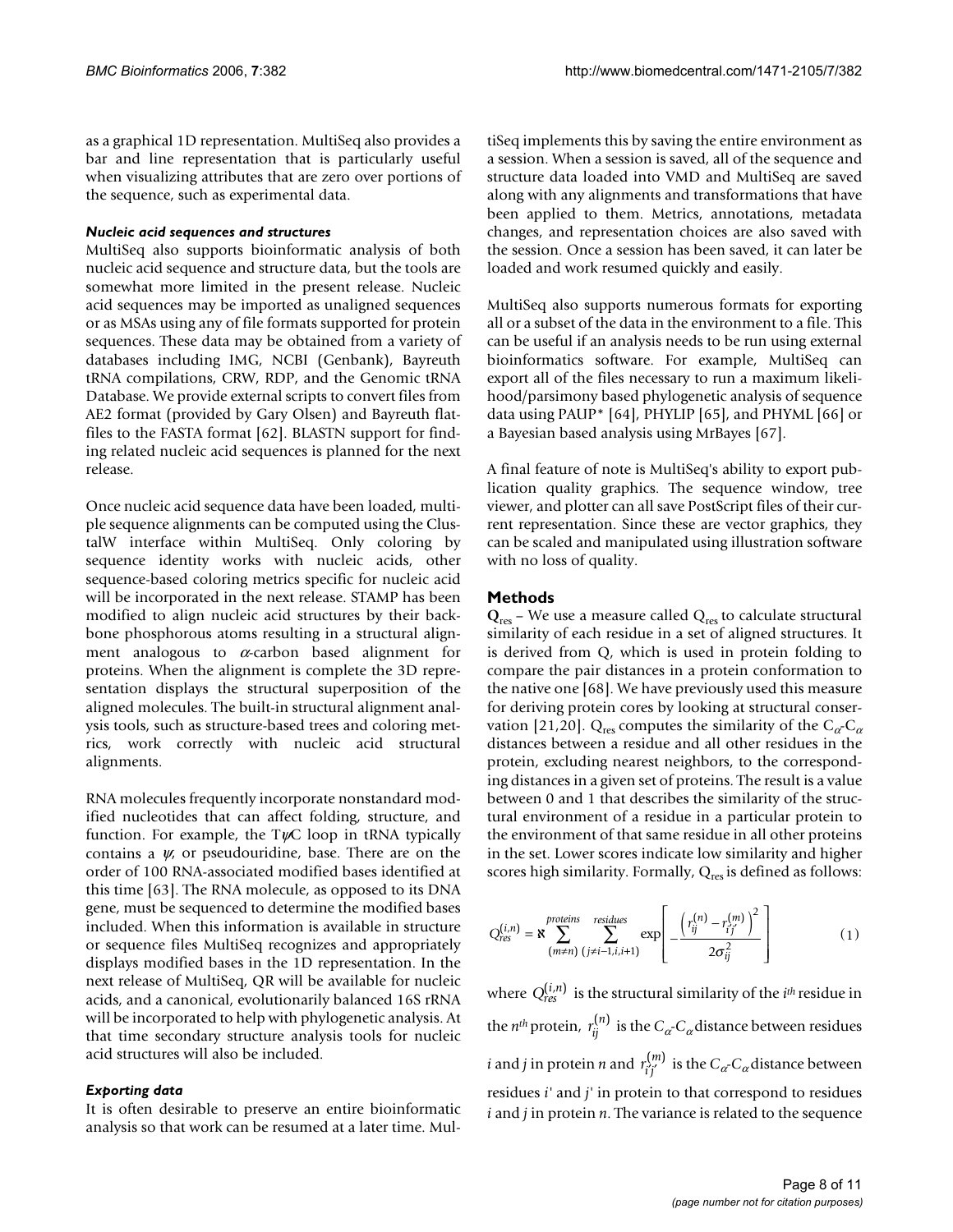separation between residues *i* and *j*,  $\sigma_{ij}^2 = |i-j|^{0.15}$ , and the normalization is  $\aleph = ((N_{seq}-1) (N_{res}-k))^{-1}$ , where  $N_{seq}$ is the number of proteins in the set, *Nres* is the number of residues in protein *n*, and *k =* 3 except when residue *i* is the N or C-terminus in which case *k =* 2.

 $Q_H$  – For measuring the similarity between two structures, we use  $Q_H$ , which we have previously derived [21,20]. Like  $Q_{res'}$  it is also adapted from  $Q$ , but accounts for the presence of insertions in the structure. Briefly,  $Q_H$  calculates an overall score for the similarity of two structures by summing the similarity of all residues and then adding a term for each gap in the alignment. The more that an insertion perturbs the structure of nearby regions, the lower the resulting  $Q_H$  value.

**QR factorization** – The sequence and structure QR algorithms eliminate the redundancy from a collection of sequences or structures, respectively. The output is the smallest set of sequences or structures that represents the evolutionary diversity present in the initial group. These algorithms are based on a QR factorization with column pivoting of a matrix encoding the sequence or structure alignment. We have described each of these algorithms and their utility in developing EPs previously [21,22].

**STAMP** – The STAMP structural alignment program generates both structural superpositions and sequence alignments using tertiary structure comparisons [37]. Two modifications were made to the STAMP structural alignment program included with MultiSeq. First, the program was modified to work with RNA and DNA by allowing it to read structure files containing the phosphate backbone atoms of nucleic acid molecule and to recognize the residues contained in these files. Second, the program was modified to insert gaps into the multiple sequence alignment so that the trailing, poorly aligned ends of different structures will be gapped with respect to one another. These end-gaps are a natural result of the dynamic programming local alignment algorithm used by STAMP.

**C++ bioinformatics library** – Many of the algorithms are written in C++, since TCL is less suited for computationally intensive work. To facilitate the development and implementation of these algorithms, we have developed *libbiokit*, a bioinformatics toolkit. This library is comprised of classes that perform file I/O, such as FASTA and PDB readers and writers; classes that represent commonly used bioinformatic data structures, like sequence and structure alignments; and stand-alone utilities that execute the QR,  $Q_{H'}$ ,  $Q_{res'}$  and phylogenetic algorithms along with other standard measures used in the analysis of bioinformatic data. Libbiokit is packaged with MultiSeq and is also

available separately as open source software from our website [62].

# **Conclusion**

MultiSeq allows new approaches to be taken in bioinformatic analysis: new relationships can be found and investigated by combining sequence and structure data; automatic download and use of metadata along with flexible grouping encourages organized analysis of unfamiliar data; the ability to remove redundancy from large sets of data helps to focus and speed up evolutionary analyses; and integration with several popular bioinformatics tools along with a versatile input and output ability reduce the time and "busy work" overhead of performing any analysis. MultiSeq extends VMD's capabilities into the realm of sequences based data and we hope that MultiSeq will help bring more widespread use of sequence data to the world of structural biology and vice versa.

MultiSeq is included with VMD starting with version 1.8.5 [69]. MultiSeq benefits from VMD's cross platform nature and currently runs on numerous operating systems, including Linux, Mac OS X, Solaris, and Windows. Metadata databases are automatically downloaded and updated via the Internet and can be stored either on the user's local machine or a workgroup file server. The use of BLAST for searching requires a locally installed version of the BLAST software from NCBI and sequence databases stored either on the local machine or a workgroup server. Detailed instructions on configuring the software are available in the MultiSeq manual available online [70]. A tutorial is also available from the NIH Resource for Macromolecular Modeling and Bioinformatics to assist in learning how to use the features of MultiSeq described in this article [52].

# **Availability and requirements**

• Project name: MultiSeq

• Project home page: [http://www.scs.uiuc.edu/~schulten/](http://www.scs.uiuc.edu/~schulten/multiseq) [multiseq](http://www.scs.uiuc.edu/~schulten/multiseq)

- Operating System(s): Linux, Mac OS X, Unix, Windows
- Programming language: C++, TCL

• License: University of Illinois Open Source License, GNU LGPL

# **Authors' contributions**

ER, JE, and DW designed and developed the MultiSeq software. ZLS provided guidance on design and algorithm development. All authors contributed to drafting the manuscript.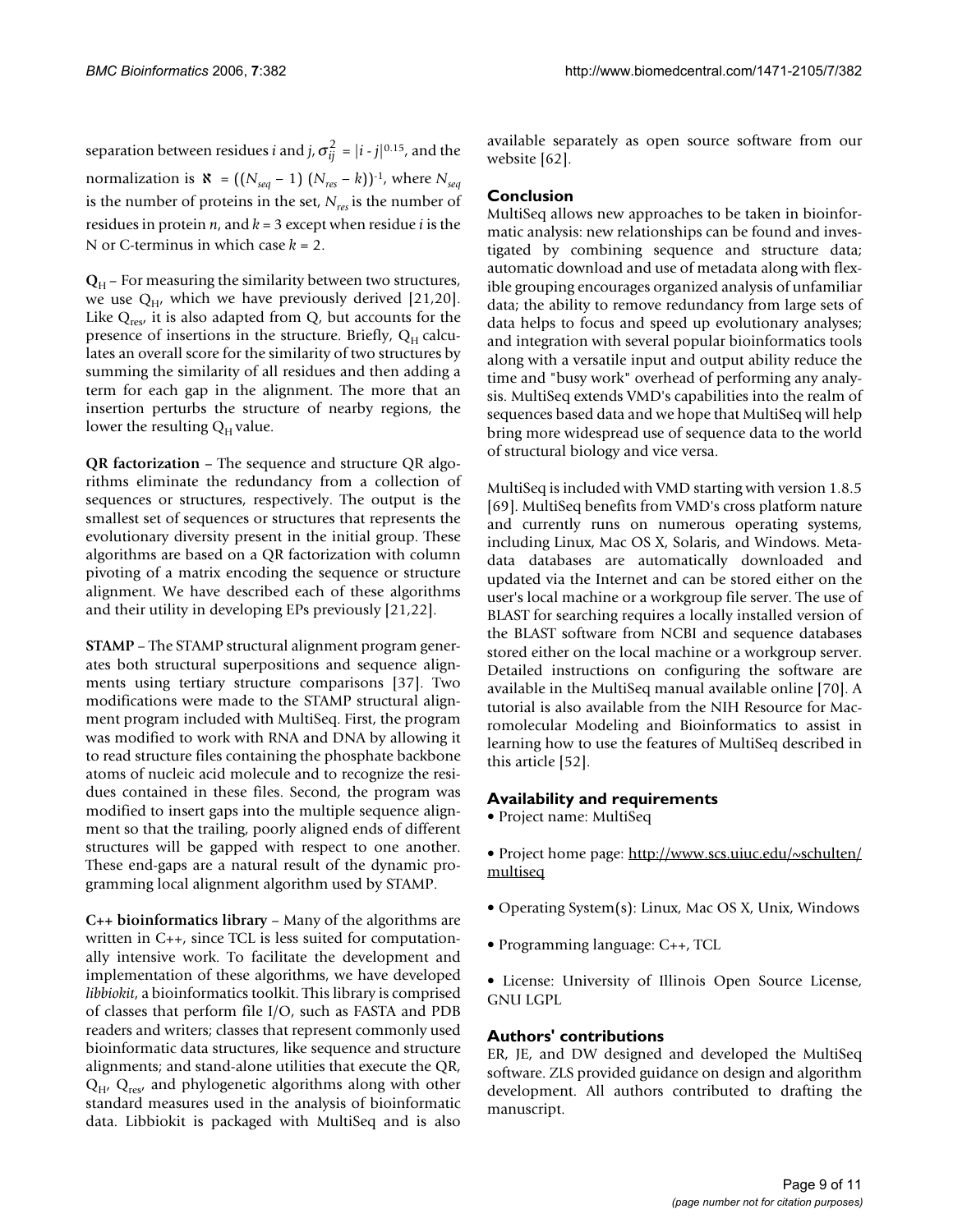## **Acknowledgements**

The authors would like to thank John Stone and Michael Bach for discussions and development assistance and both the Luthey-Schulten group and the Theoretical and Computational Biophysics group for discussions, suggestions, and testing. ZLS gratefully acknowledges support from the NSF (grant MCB04-46227) for the research motivating the development of the algorithms and software tools presented in this article. ER thanks the DOE (grant DE-FG02-05ER64144), DW thanks the NIH Resource for Macromolecular Modeling and Bioinformatics (grant PHS2P41RR05969), and JE thanks the NIH Molecular Biophysics Training Grant (grant

PHS5T32GM08276) for support. All of the authors would also like to specially thank Carl Woese for his suggestions about the software features necessary to analyze and edit sequence data in an evolutionary framework.

#### **References**

- Berman HM, Westbrook J, Feng Z, Gilliland G, Bhat TN, Weissig H, Shindyalov IN, Bourne PE: **[The Protein Data Bank.](http://www.ncbi.nlm.nih.gov/entrez/query.fcgi?cmd=Retrieve&db=PubMed&dopt=Abstract&list_uids=10592235)** *Nucleic Acids Res* 2000, **28:**235-242.
- 2. Andreeva A, Howorth D, Brenner SE, Hubbard TJP, Chothia C, Murzin AG: **SCOP database in 2004: refinements integrate struc**ture and sequence family data. **32(Database):**226-229.
- 3. Murzin AG, Brenner SE, Hubbard T, Chothia C: **[SCOP: a structural](http://www.ncbi.nlm.nih.gov/entrez/query.fcgi?cmd=Retrieve&db=PubMed&dopt=Abstract&list_uids=7723011) [classification of proteins database for the investigation of](http://www.ncbi.nlm.nih.gov/entrez/query.fcgi?cmd=Retrieve&db=PubMed&dopt=Abstract&list_uids=7723011) [sequences and structures.](http://www.ncbi.nlm.nih.gov/entrez/query.fcgi?cmd=Retrieve&db=PubMed&dopt=Abstract&list_uids=7723011)** *J Mol Biol* 1995, **247(4):**536-540.
- 4. Chandonia JM, Hon G, Walker NS, Lo Conte L, Koehl P, Levitt M, Brenner SE: **[The ASTRAL Compendium in 2004.](http://www.ncbi.nlm.nih.gov/entrez/query.fcgi?cmd=Retrieve&db=PubMed&dopt=Abstract&list_uids=14704356)** *Nucleic Acids Res* 2004, **32(Database):**189-192.
- 5. Orengo CA, Michie AD, Jones S, Jones DT, Swindells MB, Thornton JM: **[CATH – a hierarchic classification of protein domain](http://www.ncbi.nlm.nih.gov/entrez/query.fcgi?cmd=Retrieve&db=PubMed&dopt=Abstract&list_uids=9309224) [structures.](http://www.ncbi.nlm.nih.gov/entrez/query.fcgi?cmd=Retrieve&db=PubMed&dopt=Abstract&list_uids=9309224)** *Structure* 1997, **5(8):**1093-1108.
- 6. Berman HM, Olson WK, Beveridge DL, Westbrook J, Gelbin A, Demeny T, Hsieh SH, Srinivasan AR, Schneider B: **[The nucleic acid](http://www.ncbi.nlm.nih.gov/entrez/query.fcgi?cmd=Retrieve&db=PubMed&dopt=Abstract&list_uids=1384741) [database. A comprehensive relational database of three](http://www.ncbi.nlm.nih.gov/entrez/query.fcgi?cmd=Retrieve&db=PubMed&dopt=Abstract&list_uids=1384741)[dimensional structures of nucleic acids.](http://www.ncbi.nlm.nih.gov/entrez/query.fcgi?cmd=Retrieve&db=PubMed&dopt=Abstract&list_uids=1384741)** *Biophys J* 1992, **63(3):**751-759.
- 7. Pruitt KD, Tatusova T, Maglott DR: **NCBI Reference Sequence (RefSeq): a curated non-redundant sequence database of genomes, transcripts and proteins.** *Nucleic Acids Res* 2005, **33(Database):**501-504.
- 8. Benson DA, Karsch-Mizrachi I, Lipman DJ, Ostell J, Wheeler DL: **GenBank.** *Nucleic Acids Res* 2005, **33(Database):**34-38.
- 9. Cochrane G, Aldebert P, Althorpe N, Andersson M, Baker W, Baldwin A, Bates K, Bhattacharyya S, Browne P, van den Broek A, Castro M, Duggan K, Eberhardt R, Faruque N, Gamble J, Kanz C, Kulikova T, Lee C, Leinonen R, Lin Q, Lombard V, Lopez R, McHale M, McWilliam H, Mukherjee G, Nardone F, Pastor MPG, Sobhany S, Stoehr P, Tzouvara K, Vaughan R, Wu D, Zhu W, Apweiler R: **[EMBL Nucleotide](http://www.ncbi.nlm.nih.gov/entrez/query.fcgi?cmd=Retrieve&db=PubMed&dopt=Abstract&list_uids=16397294) [Sequence Database: developments in 2005.](http://www.ncbi.nlm.nih.gov/entrez/query.fcgi?cmd=Retrieve&db=PubMed&dopt=Abstract&list_uids=16397294)** *Nucleic Acids Res* 2006, **34(Database):**10-15.
- 10. Okubo K, Sugawara H, Gojobori T, Tateno Y: **DDBJ in preparation for overview of research activities behind data submissions.** *Nucleic Acids Res* 2006, **34(Database):**6-9.
- 11. Markowitz VM, Korzeniewski F, Palaniappan K, Szeto E, Werner G, Padki A, Zhao X, Dubchak I, Hugenholtz P, Anderson I, Lykidis A, Mavromatis K, Ivanova N, Kyrpides NC: **The integrated microbial genomes (IMG) system.** *Nucleic Acids Res* 2006, **34(Database):**344-348.
- 12. Cole JR, Chai B, Farris RJ, Wang Q, Kulam SA, McGarrell DM, Garrity GM, Tiedje JM: **The Ribosomal Database Project (RDP-II): sequences and tools for high-throughput rRNA analysis.** *Nucleic Acids Res* 2005, **33(Database):**294-296.
- 13. Boeckmann B, Bairoch A, Apweiler R, Blatter MC, Estreicher A, Gasteiger E, Martin MJ, Michoud K, O'Donovan C, Phan I, Pilbout S, Schneider M: **[The SWISS-PROT protein knowledgebase and](http://www.ncbi.nlm.nih.gov/entrez/query.fcgi?cmd=Retrieve&db=PubMed&dopt=Abstract&list_uids=12520024) [its supplement TrEMBL in 2003.](http://www.ncbi.nlm.nih.gov/entrez/query.fcgi?cmd=Retrieve&db=PubMed&dopt=Abstract&list_uids=12520024)** *Nucleic Acids Res* 2003, **31:**365-370.
- Cannone JJ, Subramanian S, Schnare MN, Collett JR, D'Souza LM, Du Y, Feng B, Lin N, Madabusi LV, Muller KM, Pande N, Shang Z, Yu N, Gutell RR: **[The comparative RNA web \(CRW\) site: an online](http://www.ncbi.nlm.nih.gov/entrez/query.fcgi?cmd=Retrieve&db=PubMed&dopt=Abstract&list_uids=11869452) [database of comparative sequence and structure informa](http://www.ncbi.nlm.nih.gov/entrez/query.fcgi?cmd=Retrieve&db=PubMed&dopt=Abstract&list_uids=11869452)[tion for ribosomal, intron, and other RNAs.](http://www.ncbi.nlm.nih.gov/entrez/query.fcgi?cmd=Retrieve&db=PubMed&dopt=Abstract&list_uids=11869452)** *BMC Bioinformatics* 2002, **3:**2.
- 15. Sprinzl M, Horn C, Brown M, loudovitch A, Steinberg S: **[Compila](http://www.ncbi.nlm.nih.gov/entrez/query.fcgi?cmd=Retrieve&db=PubMed&dopt=Abstract&list_uids=9399820)[tion of tRNA sequences and sequences of tRNA genes.](http://www.ncbi.nlm.nih.gov/entrez/query.fcgi?cmd=Retrieve&db=PubMed&dopt=Abstract&list_uids=9399820)** *Nucleic Acids Res* 1998, **26:**148-153.
- 16. Lowe TM, Eddy SR: **[tRNAscan-SE: a program for improved](http://www.ncbi.nlm.nih.gov/entrez/query.fcgi?cmd=Retrieve&db=PubMed&dopt=Abstract&list_uids=9023104) [detection of transfer RNA genes in genomic sequence.](http://www.ncbi.nlm.nih.gov/entrez/query.fcgi?cmd=Retrieve&db=PubMed&dopt=Abstract&list_uids=9023104)** *Nucleic Acids Res* 1997, **25(5):**955-964.
- 17. Woese CR, Olsen GJ, Ibba M, Soll D: **[Aminoacyl-tRNA syn](http://www.ncbi.nlm.nih.gov/entrez/query.fcgi?cmd=Retrieve&db=PubMed&dopt=Abstract&list_uids=10704480)[thetases, the genetic code, and the evolutionary process.](http://www.ncbi.nlm.nih.gov/entrez/query.fcgi?cmd=Retrieve&db=PubMed&dopt=Abstract&list_uids=10704480)** *Microbiol Mol Biol Rev* 2000, **64:**202-236.
- 18. Socolich M, Lockless SW, Russ WP, Lee H, Gardner KH, Ranganathan R: **[Evolutionary information for specifying a protein fold.](http://www.ncbi.nlm.nih.gov/entrez/query.fcgi?cmd=Retrieve&db=PubMed&dopt=Abstract&list_uids=16177782)** *Nature* 2005, **437(7058):**512-518.
- 19. Chothia C, Lesk AM: **[The relation between the divergence of](http://www.ncbi.nlm.nih.gov/entrez/query.fcgi?cmd=Retrieve&db=PubMed&dopt=Abstract&list_uids=3709526) [sequence and structure in proteins.](http://www.ncbi.nlm.nih.gov/entrez/query.fcgi?cmd=Retrieve&db=PubMed&dopt=Abstract&list_uids=3709526)** *EMBO J* 1986, **5(4):**823-826.
- 20. O'Donoghue P, Luthey-Schulten Z: **On the evolution of structure in the aminocyl-tRNA synthetases.** *Microbiol Mol Bio Rev* 2003, **67:**550-573.
- 21. O'Donoghue P, Luthey-Schulten Z: **[Evolutionary profiles derived](http://www.ncbi.nlm.nih.gov/entrez/query.fcgi?cmd=Retrieve&db=PubMed&dopt=Abstract&list_uids=15713469) [from the QR factorization of multiple structural alignments](http://www.ncbi.nlm.nih.gov/entrez/query.fcgi?cmd=Retrieve&db=PubMed&dopt=Abstract&list_uids=15713469) [gives an economy of information.](http://www.ncbi.nlm.nih.gov/entrez/query.fcgi?cmd=Retrieve&db=PubMed&dopt=Abstract&list_uids=15713469)** *J Mol Biol* 2005, **346(3):**875-894.
- 22. Sethi A, O'Donoghue P, Luthey-Schulten Z: **[Evolutionary profiles](http://www.ncbi.nlm.nih.gov/entrez/query.fcgi?cmd=Retrieve&db=PubMed&dopt=Abstract&list_uids=15741270) [from the QR factorization of multiple sequence alignments.](http://www.ncbi.nlm.nih.gov/entrez/query.fcgi?cmd=Retrieve&db=PubMed&dopt=Abstract&list_uids=15741270)** *Proc Natl Acad Sci USA* 2005, **102(11):**4045-4050.
- 23. O'Donoghue P, Sethi A, Woese CR, Luthey-Schulten ZA: **The evolutionary history of Cys-tRNACys [formation.](http://www.ncbi.nlm.nih.gov/entrez/query.fcgi?cmd=Retrieve&db=PubMed&dopt=Abstract&list_uids=16380427)** *Proc Natl Acad Sci USA* 2005, **102(52):**19003-19008.
- 24. Humphrey W, Dalke A, Schulten K: **[VMD Visual Molecular](http://www.ncbi.nlm.nih.gov/entrez/query.fcgi?cmd=Retrieve&db=PubMed&dopt=Abstract&list_uids=8744570) [Dynamics.](http://www.ncbi.nlm.nih.gov/entrez/query.fcgi?cmd=Retrieve&db=PubMed&dopt=Abstract&list_uids=8744570)** *J Mol Graph* 1996, **14:**33-38.
- 25. Eargle J, Wright D, Luthey-Schulten Z: **[Multiple Alignment of pro](http://www.ncbi.nlm.nih.gov/entrez/query.fcgi?cmd=Retrieve&db=PubMed&dopt=Abstract&list_uids=16339280)[tein structures and sequences for VMD.](http://www.ncbi.nlm.nih.gov/entrez/query.fcgi?cmd=Retrieve&db=PubMed&dopt=Abstract&list_uids=16339280)** *Bioinformatics* 2006, **22(4):**504-506.
- 26. Cole JR, Chai B, Marsh TL, Farris RJ, Wang Q, Kulam SA, Chandra S, McGarrell DM, Schmidt TM, Garrity GM, Tiedje JM: **[The Ribosomal](http://www.ncbi.nlm.nih.gov/entrez/query.fcgi?cmd=Retrieve&db=PubMed&dopt=Abstract&list_uids=12520046) [Database Project \(RDP-II\): previewing a new autoaligner](http://www.ncbi.nlm.nih.gov/entrez/query.fcgi?cmd=Retrieve&db=PubMed&dopt=Abstract&list_uids=12520046) that allows regular updates and the new prokaryotic taxon[omy.](http://www.ncbi.nlm.nih.gov/entrez/query.fcgi?cmd=Retrieve&db=PubMed&dopt=Abstract&list_uids=12520046)** *Nucleic Acids Res* 2003, **31:**442-443.
- 27. Parry-Smith DJ, Payne AW, Michie AD, Attwood TK: **CINEMA-a novel colour INteractive editor for multiple alignments.** *Gene* 1998, **221:**57-63.
- 28. Thompson JD, Gibson TJ, Plewniak F, Jeanmougin F, Higgins DG: **[The](http://www.ncbi.nlm.nih.gov/entrez/query.fcgi?cmd=Retrieve&db=PubMed&dopt=Abstract&list_uids=9396791) [CLUSTAL\\_X windows interface: flexible strategies for mul](http://www.ncbi.nlm.nih.gov/entrez/query.fcgi?cmd=Retrieve&db=PubMed&dopt=Abstract&list_uids=9396791)tiple sequence alignment aided by quality analysis tools.** *Nucleic Acids Res* 1997, **25(24):**4876-4882.
- 29. Clamp M, Cuff J, Searle SM, Barton GJ: **[The Jalview Java alignment](http://www.ncbi.nlm.nih.gov/entrez/query.fcgi?cmd=Retrieve&db=PubMed&dopt=Abstract&list_uids=14960472) [editor.](http://www.ncbi.nlm.nih.gov/entrez/query.fcgi?cmd=Retrieve&db=PubMed&dopt=Abstract&list_uids=14960472)** *Bioinformatics* 2004, **20(3):**426-427.
- 30. Thompson JD, Higgins DG, Gibson TJ: **[CLUSTAL W: improving](http://www.ncbi.nlm.nih.gov/entrez/query.fcgi?cmd=Retrieve&db=PubMed&dopt=Abstract&list_uids=7984417) [the sensitivity of progressive multiple sequence alignment](http://www.ncbi.nlm.nih.gov/entrez/query.fcgi?cmd=Retrieve&db=PubMed&dopt=Abstract&list_uids=7984417) through sequence weighting, position-specific gap penalties [and weight matrix choice.](http://www.ncbi.nlm.nih.gov/entrez/query.fcgi?cmd=Retrieve&db=PubMed&dopt=Abstract&list_uids=7984417)** *Nucleic Acids Res* 1994, **22(22):**4673-4680.
- 31. Eddy SR: **[Profile hidden Markov models.](http://www.ncbi.nlm.nih.gov/entrez/query.fcgi?cmd=Retrieve&db=PubMed&dopt=Abstract&list_uids=9918945)** *Bioinformatics* 1998, **14(9):**755-763.
- 32. Notredame C, Higgins DG, Heringa J: **[T-Coffee: A novel method](http://www.ncbi.nlm.nih.gov/entrez/query.fcgi?cmd=Retrieve&db=PubMed&dopt=Abstract&list_uids=10964570) [for fast and accurate multiple sequence alignment.](http://www.ncbi.nlm.nih.gov/entrez/query.fcgi?cmd=Retrieve&db=PubMed&dopt=Abstract&list_uids=10964570)** *J Mol Biol* 2000, **302:**205-217.
- 33. Johnson JM, Mason K, Moallemi C, Xi H, Somaroo S, Huang ES: **[Pro](http://www.ncbi.nlm.nih.gov/entrez/query.fcgi?cmd=Retrieve&db=PubMed&dopt=Abstract&list_uids=12611813)[tein family annotation in a multiple alignment viewer.](http://www.ncbi.nlm.nih.gov/entrez/query.fcgi?cmd=Retrieve&db=PubMed&dopt=Abstract&list_uids=12611813)** *Bioinformatics* 2003, **19(4):**544-545.
- 34. Altschul SF, Madden TL, Schaffer AA, Zhang J, Zhang Z, Miller W, Lipman DJ: **[Gapped BLAST and PSI-BLAST: a new generation of](http://www.ncbi.nlm.nih.gov/entrez/query.fcgi?cmd=Retrieve&db=PubMed&dopt=Abstract&list_uids=9254694) [protein database search programs.](http://www.ncbi.nlm.nih.gov/entrez/query.fcgi?cmd=Retrieve&db=PubMed&dopt=Abstract&list_uids=9254694)** *Nucleic Acids Res* 1997, **25(17):**3389-3402.
- 35. Kumar S, Tamura K, Nei M: **[MEGA3: Integrated software for](http://www.ncbi.nlm.nih.gov/entrez/query.fcgi?cmd=Retrieve&db=PubMed&dopt=Abstract&list_uids=15260895) [Molecular Evolutionary Genetics Analysis and sequence](http://www.ncbi.nlm.nih.gov/entrez/query.fcgi?cmd=Retrieve&db=PubMed&dopt=Abstract&list_uids=15260895) [alignment.](http://www.ncbi.nlm.nih.gov/entrez/query.fcgi?cmd=Retrieve&db=PubMed&dopt=Abstract&list_uids=15260895)** *Brief Bioinform* 2004, **5(2):**150-163.
- 36. Sayle RA, Milner-White EJ: **[RASMOL: biomolecular graphics for](http://www.ncbi.nlm.nih.gov/entrez/query.fcgi?cmd=Retrieve&db=PubMed&dopt=Abstract&list_uids=7482707) [all.](http://www.ncbi.nlm.nih.gov/entrez/query.fcgi?cmd=Retrieve&db=PubMed&dopt=Abstract&list_uids=7482707)** *Trends Biochem Sci* 1995, **20(9):**374.
- 37. Russell RB, Barton GJ: **[Multiple protein sequence alignment](http://www.ncbi.nlm.nih.gov/entrez/query.fcgi?cmd=Retrieve&db=PubMed&dopt=Abstract&list_uids=1409577) [from tertiary structure comparison: assignment of global](http://www.ncbi.nlm.nih.gov/entrez/query.fcgi?cmd=Retrieve&db=PubMed&dopt=Abstract&list_uids=1409577) [and residue confidence levels.](http://www.ncbi.nlm.nih.gov/entrez/query.fcgi?cmd=Retrieve&db=PubMed&dopt=Abstract&list_uids=1409577)** *Proteins* 1992, **14(2):**309-323.
- 38. Frishman D, Argos P: **[Knowledge-based protein secondary](http://www.ncbi.nlm.nih.gov/entrez/query.fcgi?cmd=Retrieve&db=PubMed&dopt=Abstract&list_uids=8749853) [structure assignment.](http://www.ncbi.nlm.nih.gov/entrez/query.fcgi?cmd=Retrieve&db=PubMed&dopt=Abstract&list_uids=8749853)** *Proteins* 1995, **23(4):**566-579.
- 39. Olson WK, Bansal M, Burley SK, Dickerson RE, Gerstein M, Harvey SC, Heinemann U, Lu XJ, Neidle S, Shakked Z, Sklenar H, Suzuki M, Tung CS, Westhof E, Wolberger C, Berman HM: **[A standard refer](http://www.ncbi.nlm.nih.gov/entrez/query.fcgi?cmd=Retrieve&db=PubMed&dopt=Abstract&list_uids=11601858)-**